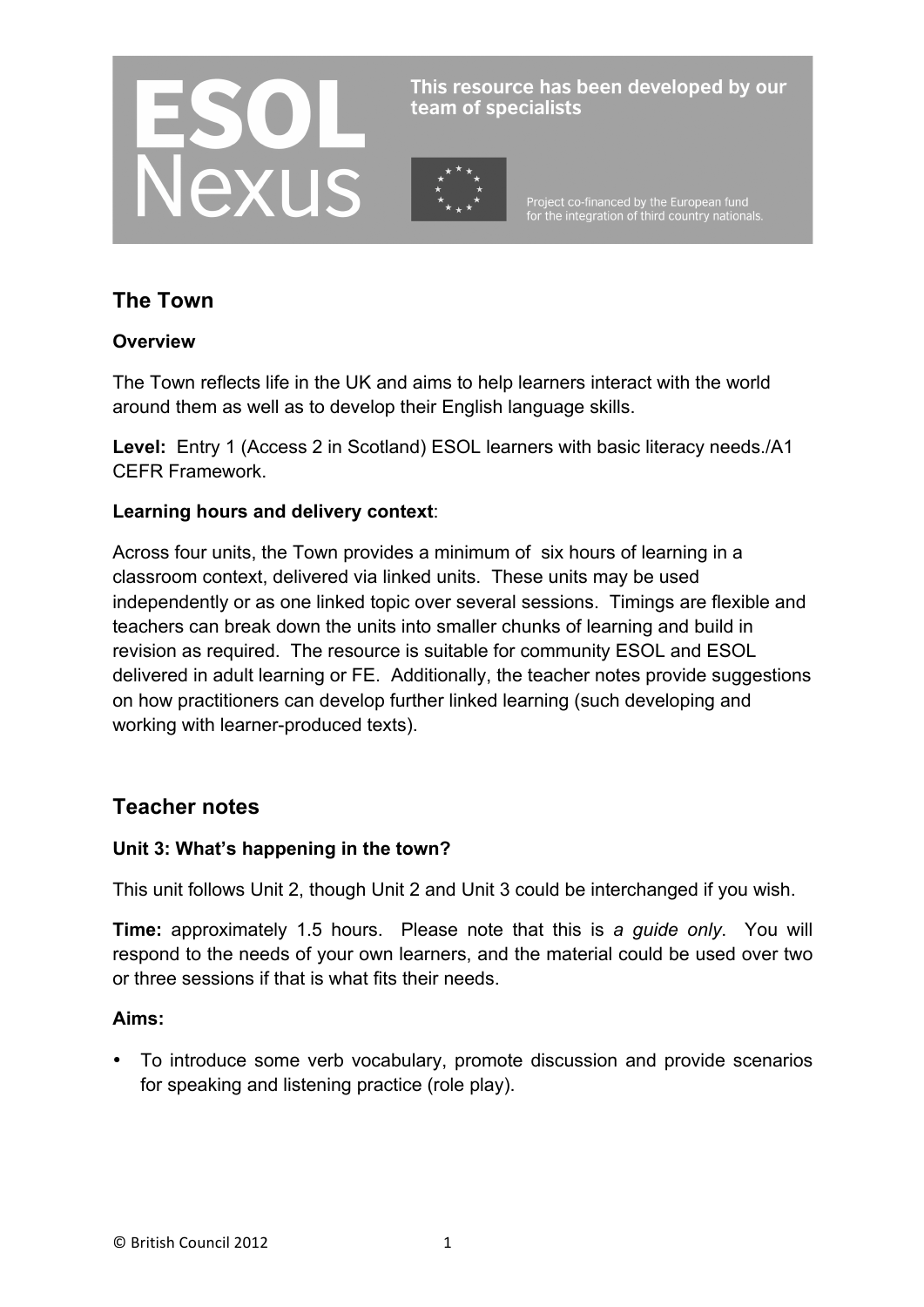# **Objectives:**

All learners:

- Talk to my friend or teacher about things happening in the town.
- Make a chart to show what happens and where.
- Take part in an everyday conversation in a given situation e.g. buying a bus ticket, buying a drink in a café, paying at the supermarket checkout.

Some learners:

• Read and match verb-noun collocations and construct sentences using the sentence starters on the worksheet.

# **Plenary: Question and answer to recap vocabulary.**

# **Preparation**

## **You will need**

- A computer with audio speakers or a CD player/other to enable you to play the soundtrack.
- Downloaded or online audio track
- Scissors
- Cut-up pictures and charts (basic literacy materials)
- Collocation cut-ups and charts (differentiated materials, non-basic literacy)
- Power Point to show role play scenarios
- Dialogue strips (optional)
- Soft putty-type adhesive or stick glue (optional)

## **Suggested Procedure**

# **1. What's happening? (50 minutes plus)**

## *Materials: audio and means of playing it*

Introduce the idea of places in the town to the group, eliciting the names of places in their local area or recap using the power point from Unit 1.

Play the audio tracks to the class.

Elicit from learners where the sounds take place e.g. the supermarket, train station etc.

Develop language with the learners to describe the sounds they hear and what they imagine is happening. Try to include language for the sounds in the following activity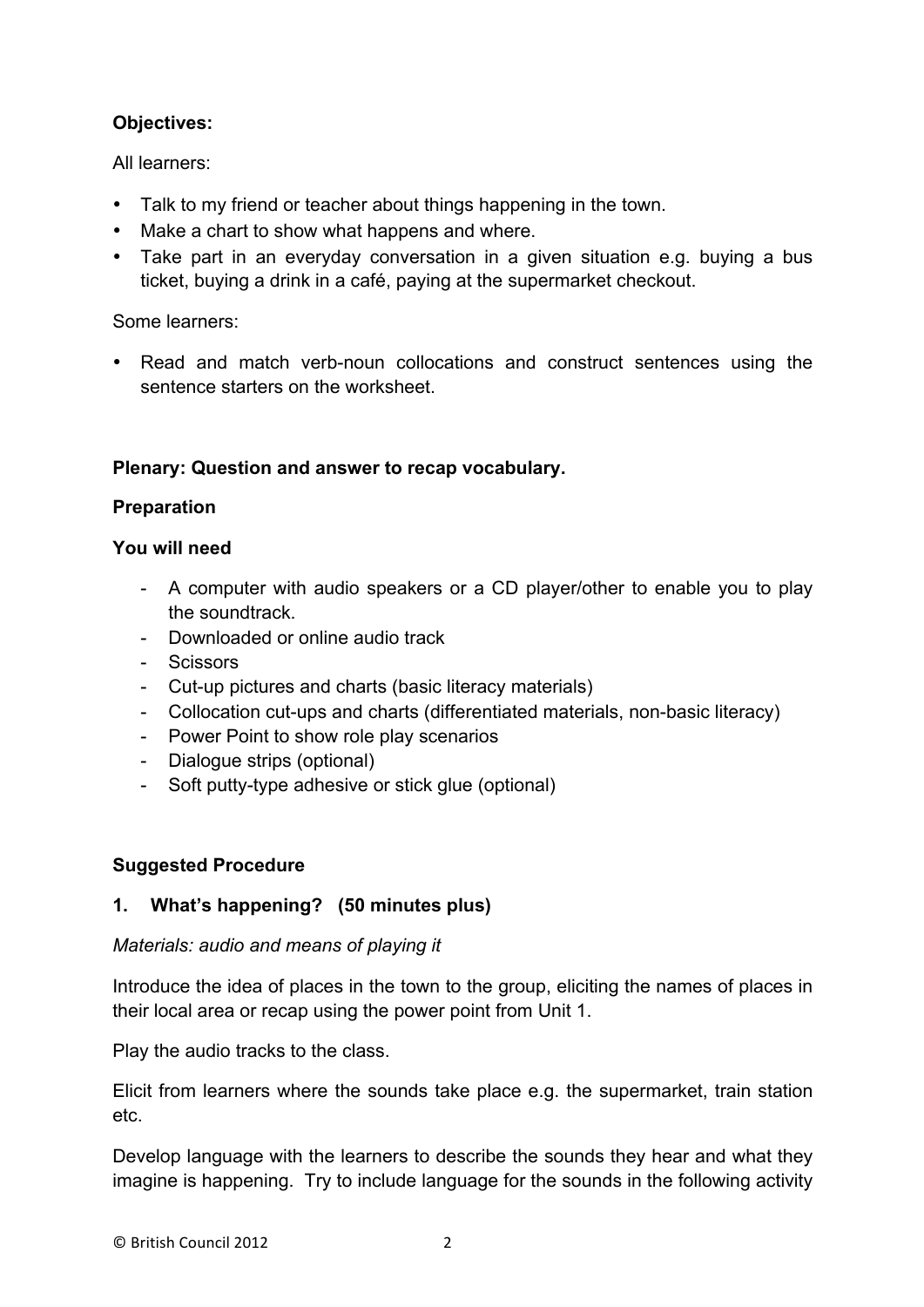(e.g. listening [to announcements], talking, paying).. You will hopefully elicit more language than you bargained for, as well as having to teach and model some of the verbs.

NB some of the town landmarks from Unit 1, e.g. the jobcentre, are not featured in the soundtrack, but you can still elicit and teach vocabulary to describe what happens there – e.g. people sign, look for work etc.

Perhaps write up some of the verbs for learners to copy, eliciting spelling, particularly first letter sounds. Point out the *–ing* pattern as you go along.

## 2. **Differentiated follow up activity**:

*Materials: cut up pictures and charts, glue stick or putty adhesive if required, differentiated worksheets for literacy tasks*

This task has a simplify and stretch version.

1. Group matching:

Simplify: Learners who are emergent readers work to sort the **pictures** into the boxes on a **chart.** 

Stretch**:** More confident readers may pair the **collocations** and then place the vocabulary on to a **chart,** again working in pairs or groups.

Either enlarge the chart to A3, so that learners can work in groups at the table, or place the print flashcards from Unit 1 around the room and let learners walk around to locate the landmark word against which to stick their picture.

At an appropriate time, during or at the close of the task, circulate and check the collocations or captions with learners.

2. Individual work follow-up:

Simplify: Show basic literacy learners how to complete the follow-up **matching task:** find and circle the word which is the same as the word in the left hand column. This is very challenging for learners with emergent reading and you will need to demonstrate. Holding a blank sheet of paper under the line being worked on may help learners – they can move it down as the progress through the task.

Stretch: More able readers and writers should go on to complete the sentence writing task. A proforma is included for this. Learners complete the sentences. To make this more challenging, give just one sentence as a model and let learners create others independently, following the pattern and referring to their labelled map (from Unit 1) for help with the spelling of landmarks.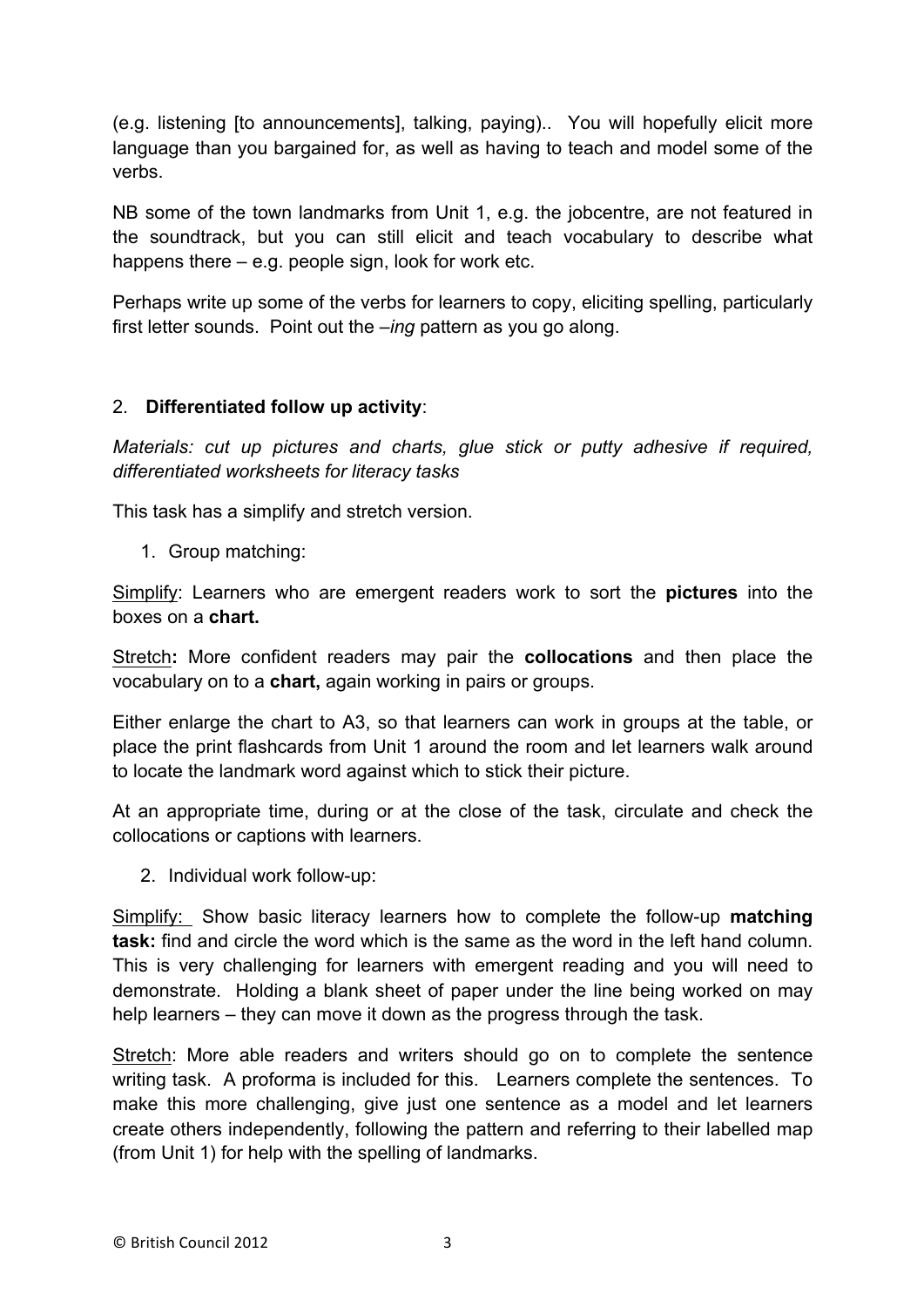## **3. Developing Role play (40 minutes plus)**

*Materials: powerpoint pictures and cut-up dialogue strips*

The **power point** pictures are designed to help you develop role play with your learners.

Materials for the café role play are included for you.

The other optional role plays are follow-up activities.

Procedure (café dialogue):

Cut up the **dialogue strips** before the session.

Show the power point of the café to your group and elicit what is happening. Who is he/she? What is she/he saying?

Give out the strips and encourage learners to sequence them, thinking of language that fits each strip. Circulate, monitor and prompt as they work.

At the appropriate point, bring the group together and elicit language for the strips. Drill and repeat the language. After eliciting two or three exchanges, recap from the beginning before building new language.

Pick up on learning points and work on them as is appropriate. For instance rising intonation to indicate a short 'making sure' question: Milk and sugar?

Vary the drilling and practise – whole group, class in two halves (customer and café worker), individual eliciting, in pairs.

Work up to an appropriate 'performance', either pairs of learners, learners taking a part with you, or learners working in a group – taking one line each. You could set some criteria for peer assessment:

- Can you hear?
- Can you understand?
	- Is the English good?
- Who [which learner] is the bus driver and who is the passenger?

Possible follow-up:

This might be best in a follow-up session.

Use the pictures of the supermarket checkout or the person buying a bus ticket to build a further role play along the lines of the above.